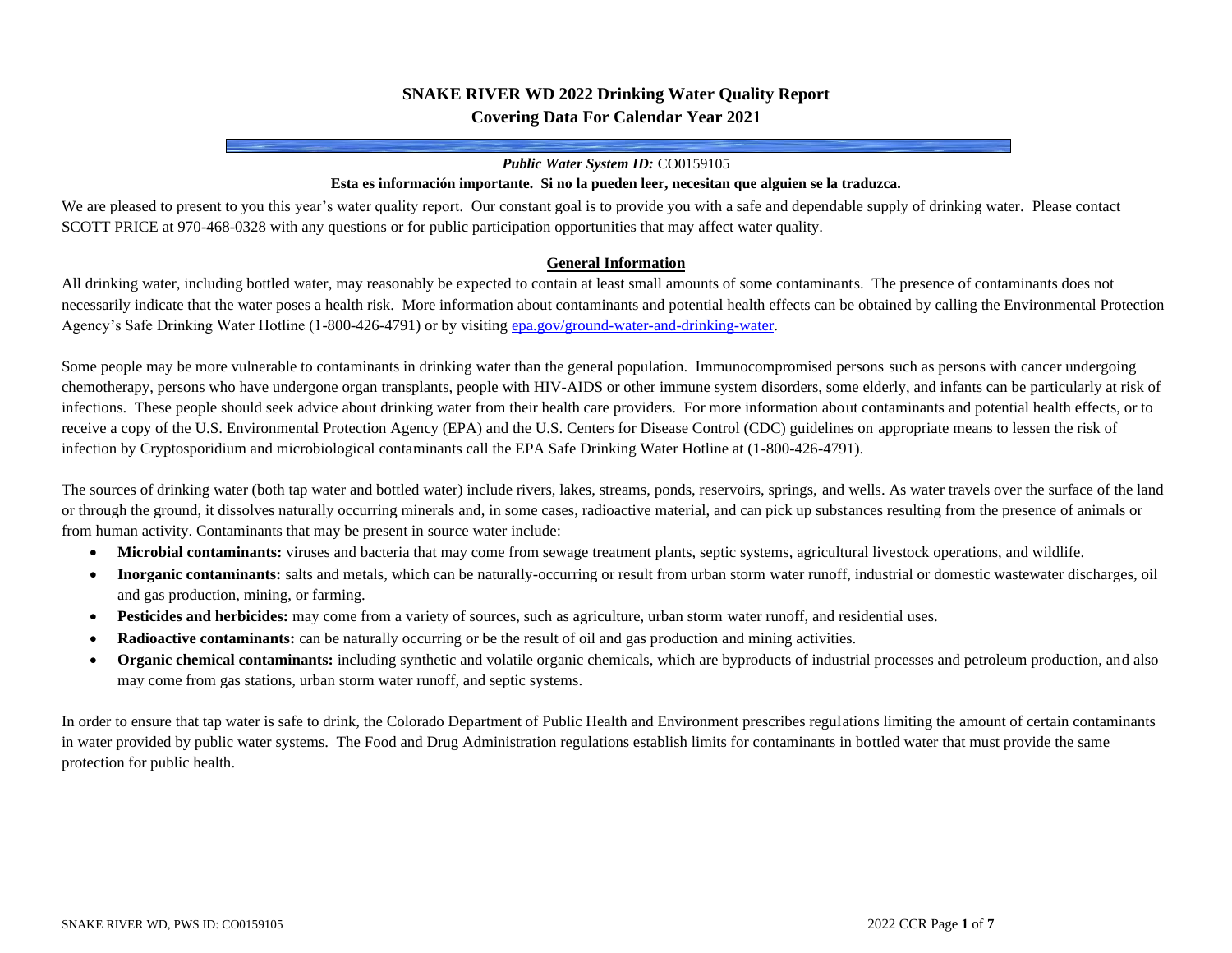### **Lead in Drinking Water**

If present, elevated levels of lead can cause serious health problems (especially for pregnant women and young children). It is possible that lead levels at your home may be higher than other homes in the community as a result of materials used in your home's plumbing. If you are concerned about lead in your water, you may wish to have your water tested. When your water has been sitting for several hours, you can minimize the potential for lead exposure by flushing your tap for 30 seconds to 2 minutes before using water for drinking or cooking. Additional information on lead in drinking water, testing methods, and steps you can take to minimize exposure is available from the Safe Drinking Water Hotline (1-800-426-4791) or a[t epa.gov/safewater/lead.](http://www.epa.gov/safewater/lead)

#### **Source Water Assessment and Protection (SWAP)**

The Colorado Department of Public Health and Environment may have provided us with a Source Water Assessment Report for our water supply. For general information or to obtain a copy of the report please visit wordcompliance.com/ccr. The report is located under "Guidance: Source Water Assessment Reports". Search the table using 159105, SNAKE RIVER WD, or by contacting SCOTT PRICE at 970-468-0328. The Source Water Assessment Report provides a screening-level evaluation of potential contamination that **could** occur. It **does not** mean that the contamination **has or will** occur. We can use this information to evaluate the need to improve our current water treatment capabilities and prepare for future contamination threats. This can help us ensure that quality finished water is delivered to your homes. In addition, the source water assessment results provide a starting point for developing a source water protection plan. Potential sources of contamination in our source water area are listed on the next page.

Please contact us to learn more about what you can do to help protect your drinking water sources, any questions about the Drinking Water Quality Report, to learn more about our system, or to attend scheduled public meetings. We want you, our valued customers, to be informed about the services we provide and the quality water we deliver to you every day.

| <b>Sources (Water Type - Source Type)</b>           | <b>Potential Source(s) of Contamination</b>                                            |
|-----------------------------------------------------|----------------------------------------------------------------------------------------|
|                                                     |                                                                                        |
| SUPPLEMENTAL WELL 1A (Groundwater-Well)             |                                                                                        |
| SNAKE RIVER WD WELL NO 1 BASE II (Groundwater-Well) |                                                                                        |
| <b>OWNERS WELL NO 3 (Groundwater-Well)</b>          | EPA Hazardous Waste Generators, Permitted Wastewater Discharge Sites,                  |
| SITE 1 WELL NO 1 (Groundwater-Well)                 | Aboveground, Underground and Leaking Storage Tank Sites, Solid Waste Sites,            |
| SITE 1 WELL NO 2 (Groundwater-Well)                 | Existing/Abandoned Mine Sites, Other Facilities, Commercial/Industrial/Transportation, |
| <b>OWNERS WELL NO 2 (Groundwater-Well)</b>          | Low Intensity Residential, Urban Recreational Grasses, Deciduous Forest, Evergreen     |
| <b>OWNERS WELL NO 4 (Groundwater-Well)</b>          | Forest, Septic Systems, Road Miles                                                     |
| SUPPLEMENTAL WELL 1B (Groundwater-Well)             |                                                                                        |
|                                                     |                                                                                        |
|                                                     |                                                                                        |

# **Our Water Sources**

## **Terms and Abbreviations**

- **Maximum Contaminant Level (MCL)** − The highest level of a contaminant allowed in drinking water.
- **Treatment Technique (TT)** − A required process intended to reduce the level of a contaminant in drinking water.
- **Health-Based** − A violation of either a MCL or TT.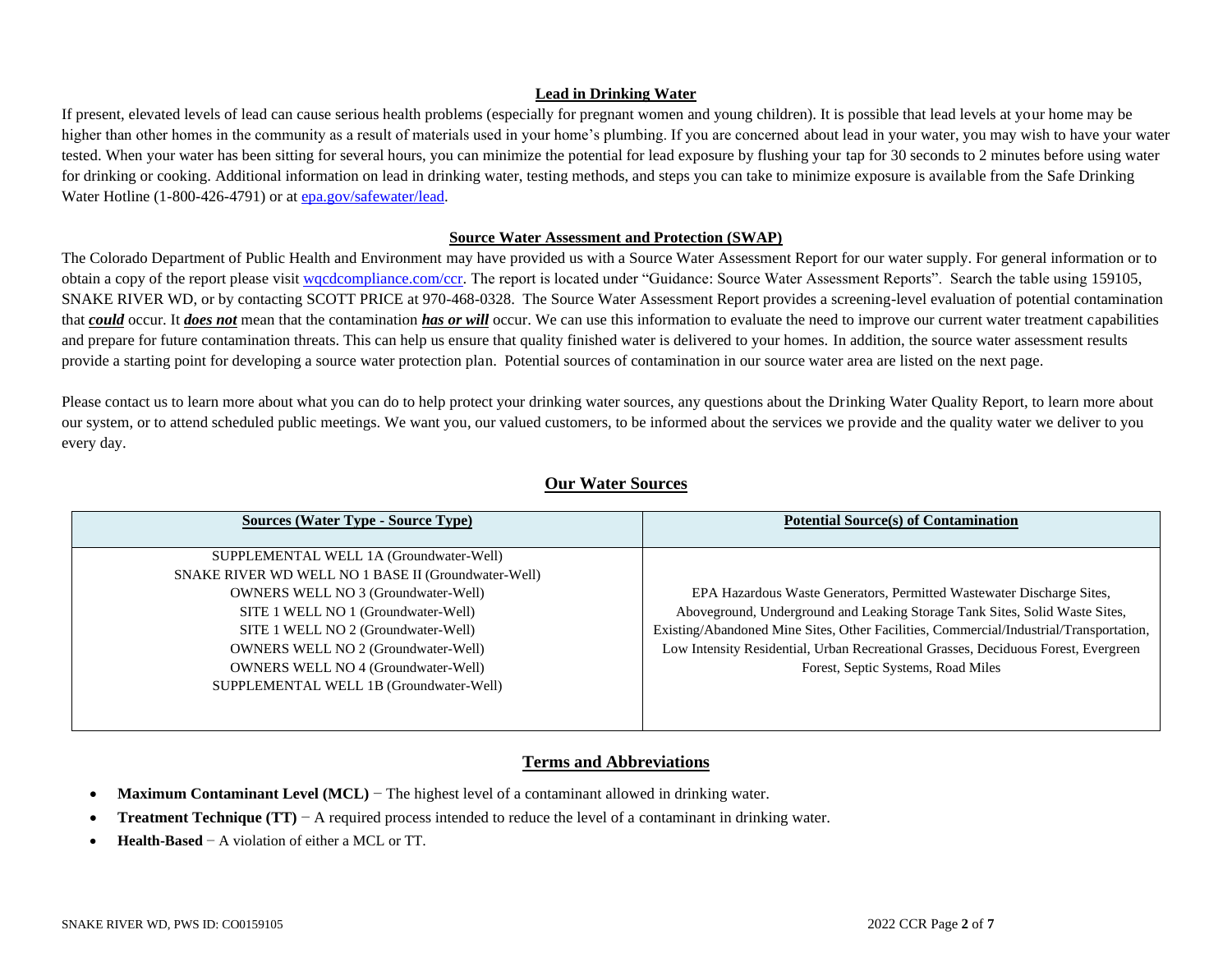- **Non-Health-Based** − A violation that is not a MCL or TT.
- **Action Level (AL)** − The concentration of a contaminant which, if exceeded, triggers treatment and other regulatory requirements.
- Maximum Residual Disinfectant Level (MRDL) The highest level of a disinfectant allowed in drinking water. There is convincing evidence that addition of a disinfectant is necessary for control of microbial contaminants.
- Maximum Contaminant Level Goal (MCLG) The level of a contaminant in drinking water below which there is no known or expected risk to health. MCLGs allow for a margin of safety.
- Maximum Residual Disinfectant Level Goal (MRDLG) The level of a drinking water disinfectant, below which there is no known or expected risk to health. MRDLGs do not reflect the benefits of the use of disinfectants to control microbial contaminants.
- **Violation (No Abbreviation)** − Failure to meet a Colorado Primary Drinking Water Regulation.
- **Formal Enforcement Action (No Abbreviation)** − Escalated action taken by the State (due to the risk to public health, or number or severity of violations) to bring a non-compliant water system back into compliance.
- **Variance and Exemptions (V/E)** − Department permission not to meet a MCL or treatment technique under certain conditions.
- **Gross Alpha (No Abbreviation)** − Gross alpha particle activity compliance value. It includes radium-226, but excludes radon 222, and uranium.
- **Picocuries per liter (pCi/L)** − Measure of the radioactivity in water.
- **Nephelometric Turbidity Unit (NTU)** − Measure of the clarity or cloudiness of water. Turbidity in excess of 5 NTU is just noticeable to the typical person.
- **Compliance Value (No Abbreviation)** Single or calculated value used to determine if regulatory contaminant level (e.g. MCL) is met. Examples of calculated values are the 90<sup>th</sup> Percentile, Running Annual Average (RAA) and Locational Running Annual Average (LRAA).
- **Average (x-bar)** − Typical value.
- **Range (R)** − Lowest value to the highest value.
- **Sample Size (n)** − Number or count of values (i.e. number of water samples collected).
- **Parts per million = Milligrams per liter (ppm = mg/L)** One part per million corresponds to one minute in two years or a single penny in \$10,000.
- **Parts per billion = Micrograms per liter (ppb = ug/L)** One part per billion corresponds to one minute in 2,000 years, or a single penny in \$10,000,000.
- **Not Applicable (N/A)** Does not apply or not available.
- **Level 1 Assessment** A study of the water system to identify potential problems and determine (if possible) why total coliform bacteria have been found in our water system.
- Level 2 Assessment A very detailed study of the water system to identify potential problems and determine (if possible) why an E. coli MCL violation has occurred and/or why total coliform bacteria have been found in our water system on multiple occasions.

## **Detected Contaminants**

SNAKE RIVER WD routinely monitors for contaminants in your drinking water according to Federal and State laws. The following table(s) show all detections found in the period of January 1 to December 31, 2021 unless otherwise noted. The State of Colorado requires us to monitor for certain contaminants less than once per year because the concentrations of these contaminants are not expected to vary significantly from year to year, or the system is not considered vulnerable to this type of contamination. Therefore, some of our data, though representative, may be more than one year old. Violations and Formal Enforcement Actions, if any, are reported in the next section of this report.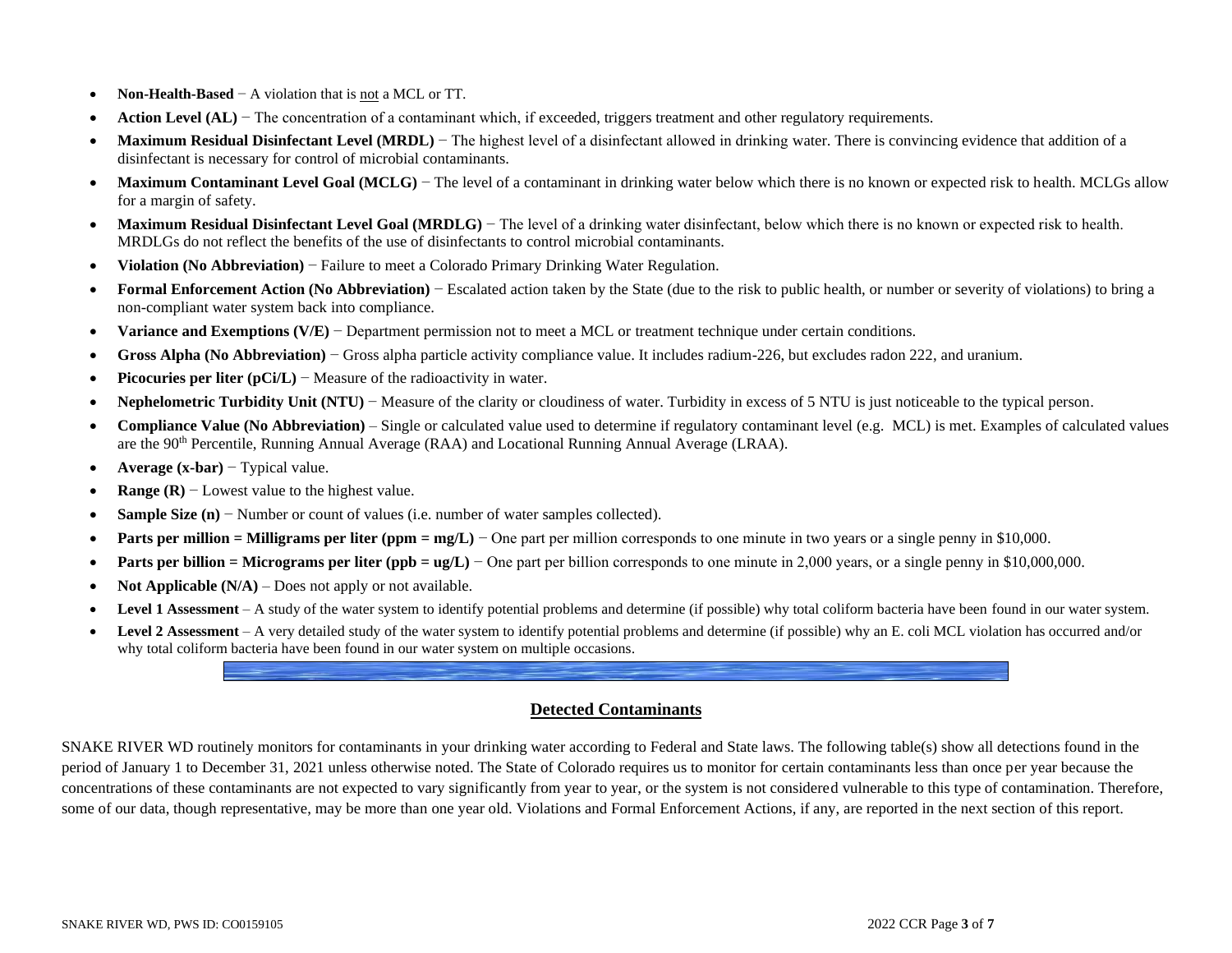**Note:** Only detected contaminants sampled within the last 5 years appear in this report. If no tables appear in this section then no contaminants were detected in the last round of monitoring.

|                                    | Disinfectants Sampled in the Distribution System<br><b>TT Requirement:</b> At least 95% of samples per period (month or quarter) must be at least 0.2 ppm <i>OR</i><br>If sample size is less than 40 no more than 1 sample is below $0.2$ ppm<br><b>Typical Sources:</b> Water additive used to control microbes |                                                                     |                                      |                    |                        |             |  |  |  |  |
|------------------------------------|-------------------------------------------------------------------------------------------------------------------------------------------------------------------------------------------------------------------------------------------------------------------------------------------------------------------|---------------------------------------------------------------------|--------------------------------------|--------------------|------------------------|-------------|--|--|--|--|
| <b>Disinfectant</b><br><b>Name</b> | <b>Time Period</b>                                                                                                                                                                                                                                                                                                | <b>Results</b>                                                      | <b>Number of Samples Below Level</b> | <b>Sample Size</b> | TT<br><b>Violation</b> | <b>MRDL</b> |  |  |  |  |
| Chlorine                           | December, 2021                                                                                                                                                                                                                                                                                                    | Lowest period percentage of samples meeting<br>TT requirement: 100% |                                      | 10                 | No                     | $4.0$ ppm   |  |  |  |  |

|                         | Lead and Copper Sampled in the Distribution System |                             |                              |                           |                                      |                                                  |                                                        |                                                                            |  |  |  |  |  |  |
|-------------------------|----------------------------------------------------|-----------------------------|------------------------------|---------------------------|--------------------------------------|--------------------------------------------------|--------------------------------------------------------|----------------------------------------------------------------------------|--|--|--|--|--|--|
| <b>Contaminant Name</b> | <b>Time Period</b>                                 | 90 <sup>th</sup> Percentile | <b>Sample</b><br><b>Size</b> | Unit of<br><b>Measure</b> | 90 <sup>th</sup><br>Percentile<br>AL | <b>Sample</b><br><b>Sites</b><br><b>Above AL</b> | 90 <sup>th</sup> Percentile<br>AL<br><b>Exceedance</b> | <b>Typical Sources</b>                                                     |  |  |  |  |  |  |
| Copper                  | $07/29/2021$ to<br>12/06/2021                      | 0.07                        | 40                           | ppm                       | 1.3                                  | $\Omega$                                         | N <sub>0</sub>                                         | Corrosion of household<br>plumbing systems; Erosion of<br>natural deposits |  |  |  |  |  |  |
| Lead                    | $01/26/2021$ to<br>06/17/2021                      | 2.7                         | 40                           | ppb                       | 15                                   | $\Omega$                                         | N <sub>0</sub>                                         | Corrosion of household<br>plumbing systems; Erosion of<br>natural deposits |  |  |  |  |  |  |
| Copper                  | $01/26/2021$ to<br>06/17/2021                      | 0.07                        | 40                           | ppm                       | 1.3                                  | $\Omega$                                         | N <sub>0</sub>                                         | Corrosion of household<br>plumbing systems; Erosion of                     |  |  |  |  |  |  |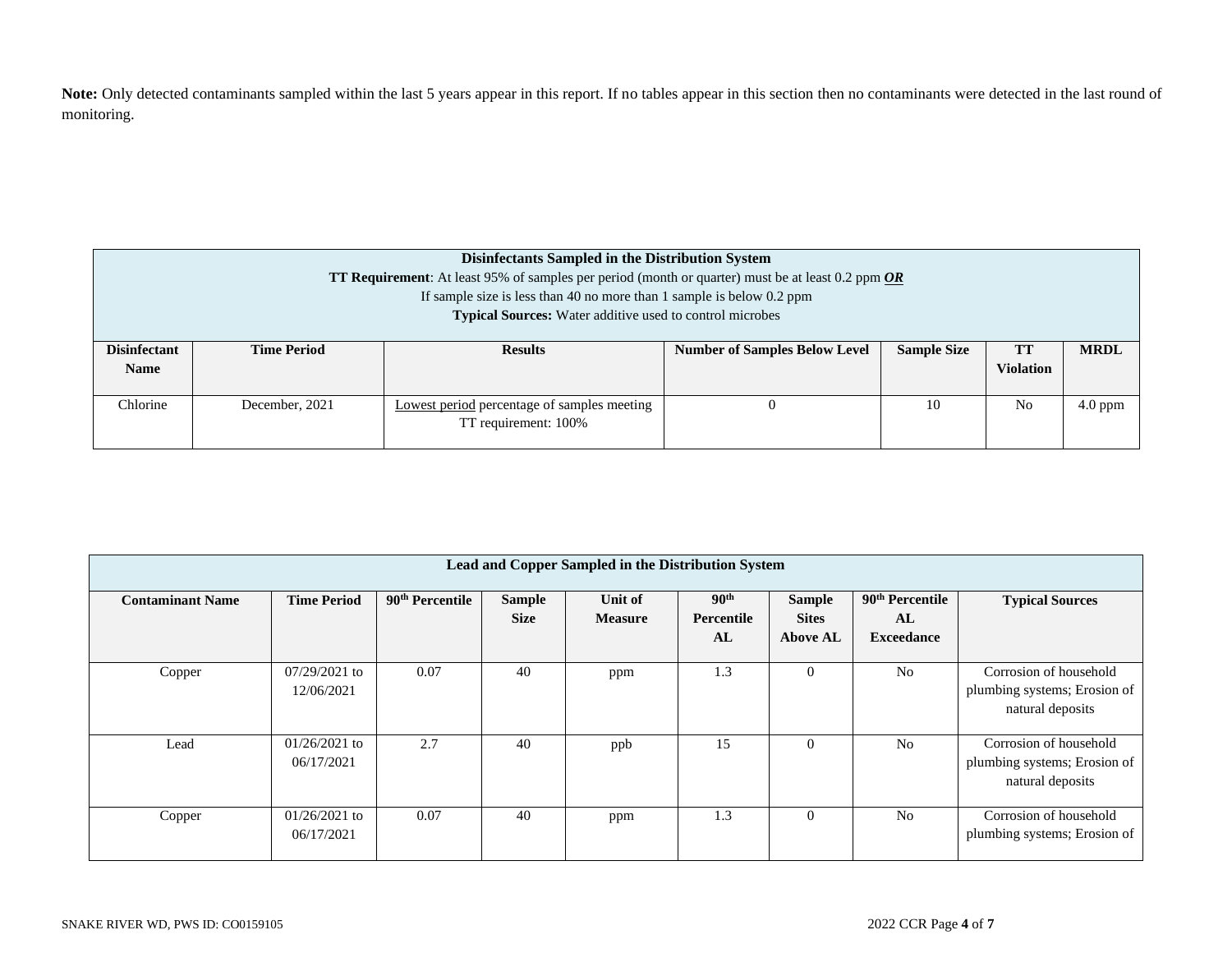| Lead and Copper Sampled in the Distribution System |                               |                             |                       |                           |                                      |                                                  |                                                        |                                                                            |  |  |  |  |  |
|----------------------------------------------------|-------------------------------|-----------------------------|-----------------------|---------------------------|--------------------------------------|--------------------------------------------------|--------------------------------------------------------|----------------------------------------------------------------------------|--|--|--|--|--|
| <b>Contaminant Name</b>                            | <b>Time Period</b>            | 90 <sup>th</sup> Percentile | Sample<br><b>Size</b> | Unit of<br><b>Measure</b> | 90 <sup>th</sup><br>Percentile<br>AL | <b>Sample</b><br><b>Sites</b><br><b>Above AL</b> | 90 <sup>th</sup> Percentile<br>AL<br><b>Exceedance</b> | <b>Typical Sources</b>                                                     |  |  |  |  |  |
|                                                    |                               |                             |                       |                           |                                      |                                                  |                                                        | natural deposits                                                           |  |  |  |  |  |
| Lead                                               | $07/29/2021$ to<br>12/06/2021 | 1.7                         | 40                    | ppb                       | 15                                   | $\mathbf{0}$                                     | N <sub>0</sub>                                         | Corrosion of household<br>plumbing systems; Erosion of<br>natural deposits |  |  |  |  |  |

| Disinfection Byproducts Sampled in the Distribution System |      |         |              |               |                |            |             |                      |                             |  |  |  |
|------------------------------------------------------------|------|---------|--------------|---------------|----------------|------------|-------------|----------------------|-----------------------------|--|--|--|
| <b>Name</b>                                                | Year | Average | Range        | <b>Sample</b> | Unit of        | <b>MCL</b> | <b>MCLG</b> | <b>MCL Violation</b> | <b>Typical Sources</b>      |  |  |  |
|                                                            |      |         | $Low - High$ | <b>Size</b>   | <b>Measure</b> |            |             |                      |                             |  |  |  |
|                                                            |      |         |              |               |                |            |             |                      |                             |  |  |  |
| <b>Total Haloacetic Acids</b>                              | 2021 |         | 1 to 1       |               | ppb            | -60        | N/A         | No                   | Byproduct of drinking water |  |  |  |
| (HAA5)                                                     |      |         |              |               |                |            |             |                      | disinfection                |  |  |  |
|                                                            |      |         |              |               |                |            |             |                      |                             |  |  |  |
| <b>Total Trihalomethanes</b>                               | 2021 | 8.7     | 8.7 to 8.7   |               | ppb            | 80         | N/A         | No                   | Byproduct of drinking water |  |  |  |
| (TTHM)                                                     |      |         |              |               |                |            |             |                      | disinfection                |  |  |  |
|                                                            |      |         |              |               |                |            |             |                      |                             |  |  |  |

| Radionuclides Sampled at the Entry Point to the Distribution System |      |         |                       |                       |                           |            |             |                                |                             |  |  |  |
|---------------------------------------------------------------------|------|---------|-----------------------|-----------------------|---------------------------|------------|-------------|--------------------------------|-----------------------------|--|--|--|
| <b>Contaminant Name</b>                                             | Year | Average | Range<br>$Low - High$ | Sample<br><b>Size</b> | Unit of<br><b>Measure</b> | <b>MCL</b> | <b>MCLG</b> | <b>MCL</b><br><b>Violation</b> | <b>Typical Sources</b>      |  |  |  |
| Gross Alpha                                                         | 2021 |         | $2$ to $2$            |                       | pCi/L                     | 15         | 0           | No                             | Erosion of natural deposits |  |  |  |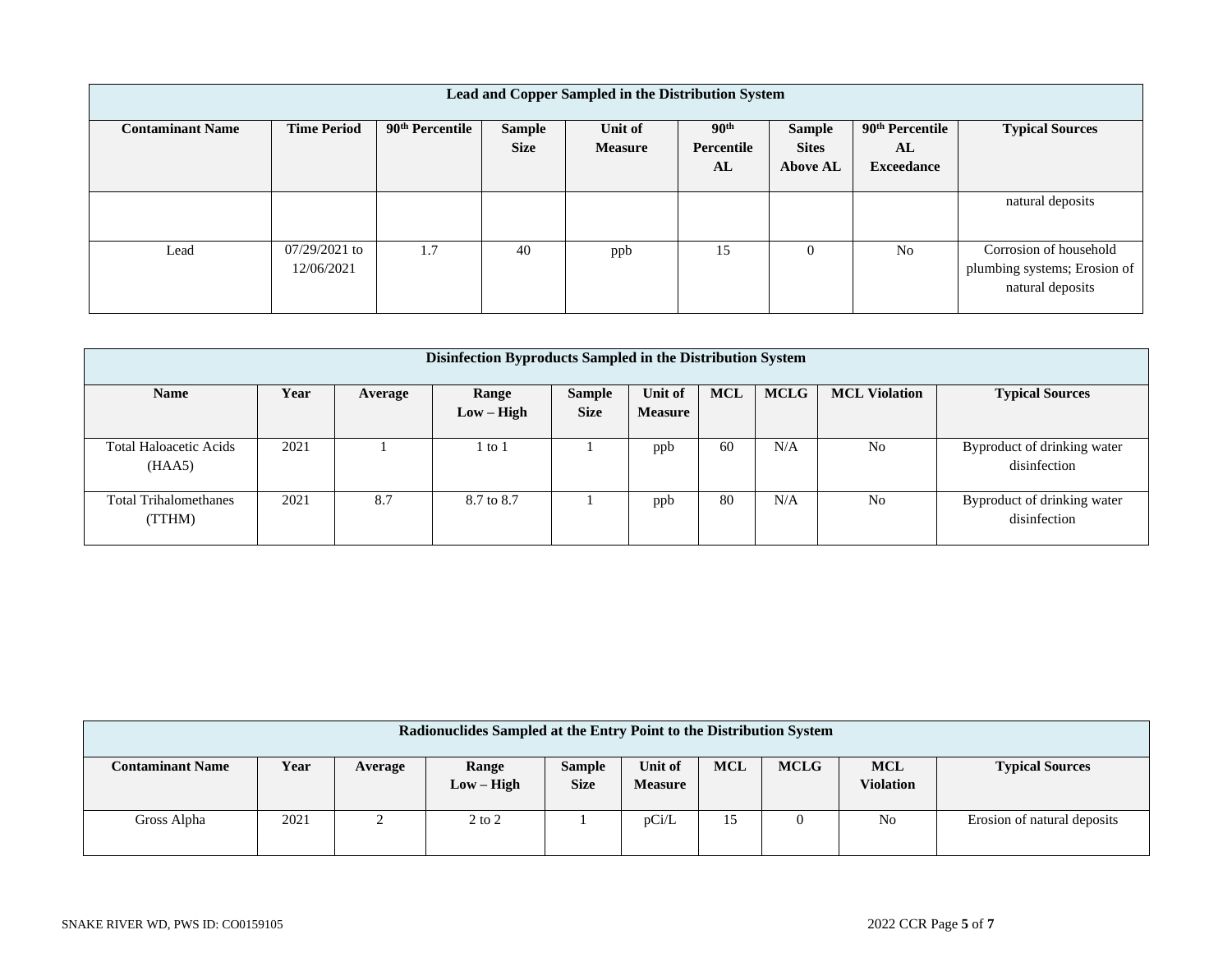| Radionuclides Sampled at the Entry Point to the Distribution System |      |         |                  |               |                |            |             |                  |                                                                                                                                                                                 |  |  |  |
|---------------------------------------------------------------------|------|---------|------------------|---------------|----------------|------------|-------------|------------------|---------------------------------------------------------------------------------------------------------------------------------------------------------------------------------|--|--|--|
| <b>Contaminant Name</b>                                             | Year | Average | Range            | <b>Sample</b> | Unit of        | <b>MCL</b> | <b>MCLG</b> | <b>MCL</b>       | <b>Typical Sources</b>                                                                                                                                                          |  |  |  |
|                                                                     |      |         | $Low - High$     | <b>Size</b>   | <b>Measure</b> |            |             | <b>Violation</b> |                                                                                                                                                                                 |  |  |  |
| Combined Uranium                                                    | 2021 | 0.73    | $0.73$ to $0.73$ |               | ppb            | 30         | $\Omega$    | N <sub>0</sub>   | Erosion of natural deposits                                                                                                                                                     |  |  |  |
| Gross Beta Particle Activity                                        | 2021 | 5.4     | 5.4 to 5.4       |               | $pCi/L^*$      | 50         | $\theta$    | N <sub>0</sub>   | Decay of natural and man-made<br>deposits                                                                                                                                       |  |  |  |
| Gross Beta Particle Activity.                                       |      |         |                  |               |                |            |             |                  | *The MCL for Gross Beta Particle Activity is 4 mrem/year. Since there is no simple conversion between mrem/year and pCi/L EPA considers 50 pCi/L to be the level of concern for |  |  |  |

|                         | <b>Inorganic Contaminants Sampled at the Entry Point to the Distribution System</b> |         |                         |                              |                           |                |             |                                |                                                                                                                                           |  |  |  |  |  |
|-------------------------|-------------------------------------------------------------------------------------|---------|-------------------------|------------------------------|---------------------------|----------------|-------------|--------------------------------|-------------------------------------------------------------------------------------------------------------------------------------------|--|--|--|--|--|
| <b>Contaminant Name</b> | Year                                                                                | Average | Range<br>$Low - High$   | <b>Sample</b><br><b>Size</b> | Unit of<br><b>Measure</b> | <b>MCL</b>     | <b>MCLG</b> | <b>MCL</b><br><b>Violation</b> | <b>Typical Sources</b>                                                                                                                    |  |  |  |  |  |
| Barium                  | 2020                                                                                | 0.03    | $0.02$ to $0.03$        | $\overline{2}$               | ppm                       | $\overline{c}$ |             | N <sub>o</sub>                 | Discharge of drilling wastes; discharge from<br>metal refineries; erosion of natural deposits                                             |  |  |  |  |  |
| Cadmium                 | 2020                                                                                | 0.05    | $0$ to $0.1$            | 2                            | ppb                       | C              |             | N <sub>o</sub>                 | Corrosion of galvanized pipes; erosion of natural<br>deposits; discharge from metal refineries; runoff<br>from waste batteries and paints |  |  |  |  |  |
| Fluoride                | 2020                                                                                | 0.22    | $0.2$ to $0.24$         | 2                            | ppm                       | 4              |             | N <sub>o</sub>                 | Erosion of natural deposits; water additive which<br>promotes strong teeth; discharge from fertilizer<br>and aluminum factories           |  |  |  |  |  |
| Nitrate                 | 2021                                                                                | 0.13    | $0.08 \text{ to } 0.18$ | 2                            | ppm                       | 10             | 10          | N <sub>o</sub>                 | Runoff from fertilizer use; leaching from septic<br>tanks, sewage; erosion of natural deposits                                            |  |  |  |  |  |